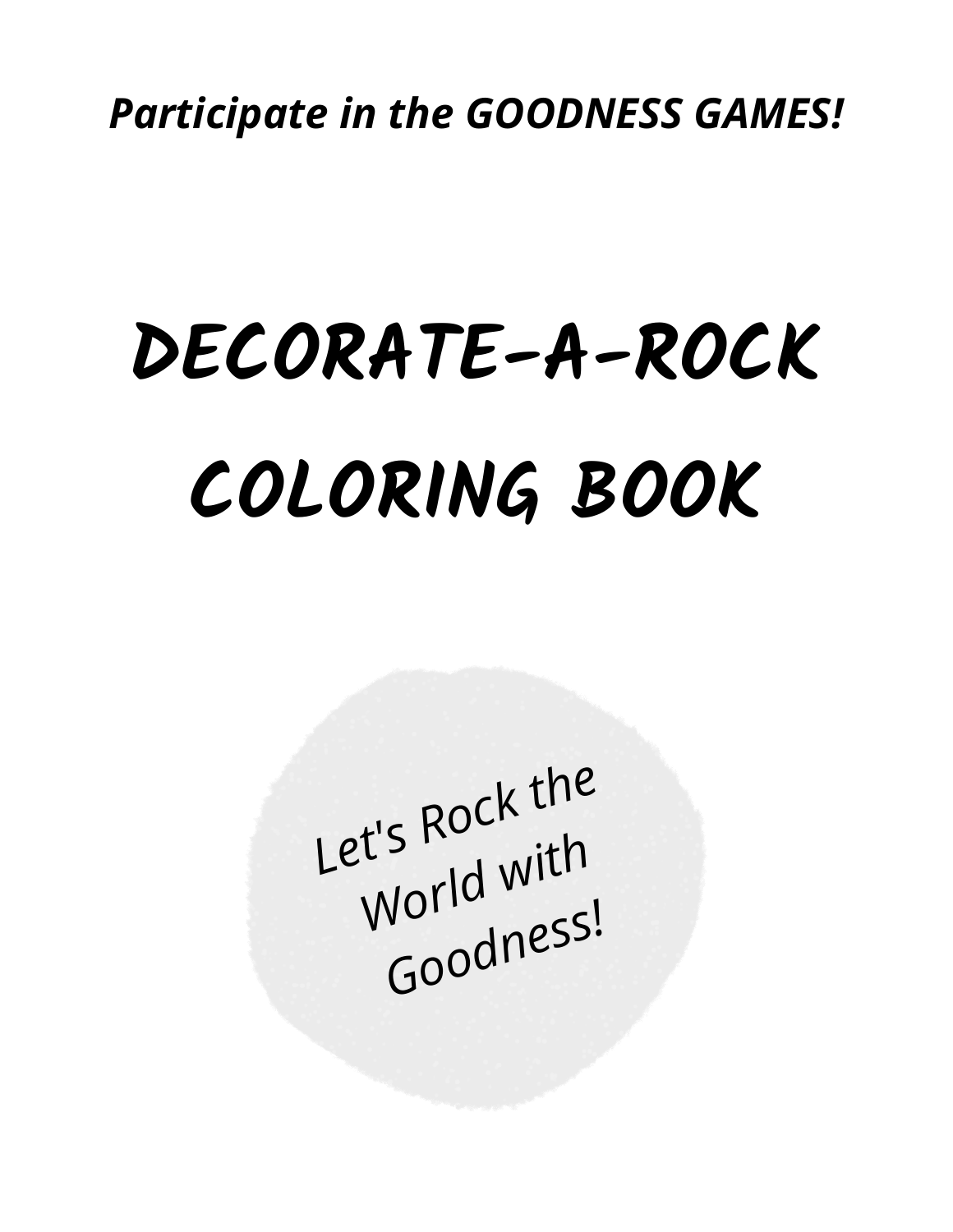#### **INSTRUCTIONS:**

**Welcome to the Goodness Games! Each particular act of goodness featured in this coloring book has a rock buddy! Draw an expression on each rock (you can simply draw eyes, and maybe a smile!), then do the particular act of goodness listed on each page. After you have completed each act of goodness, you may want to give the page to someone else and inspire them to do acts of goodness as well!**

**You may want to draw something like this: Or maybe like this: Or even this! Enjoy and have fun!**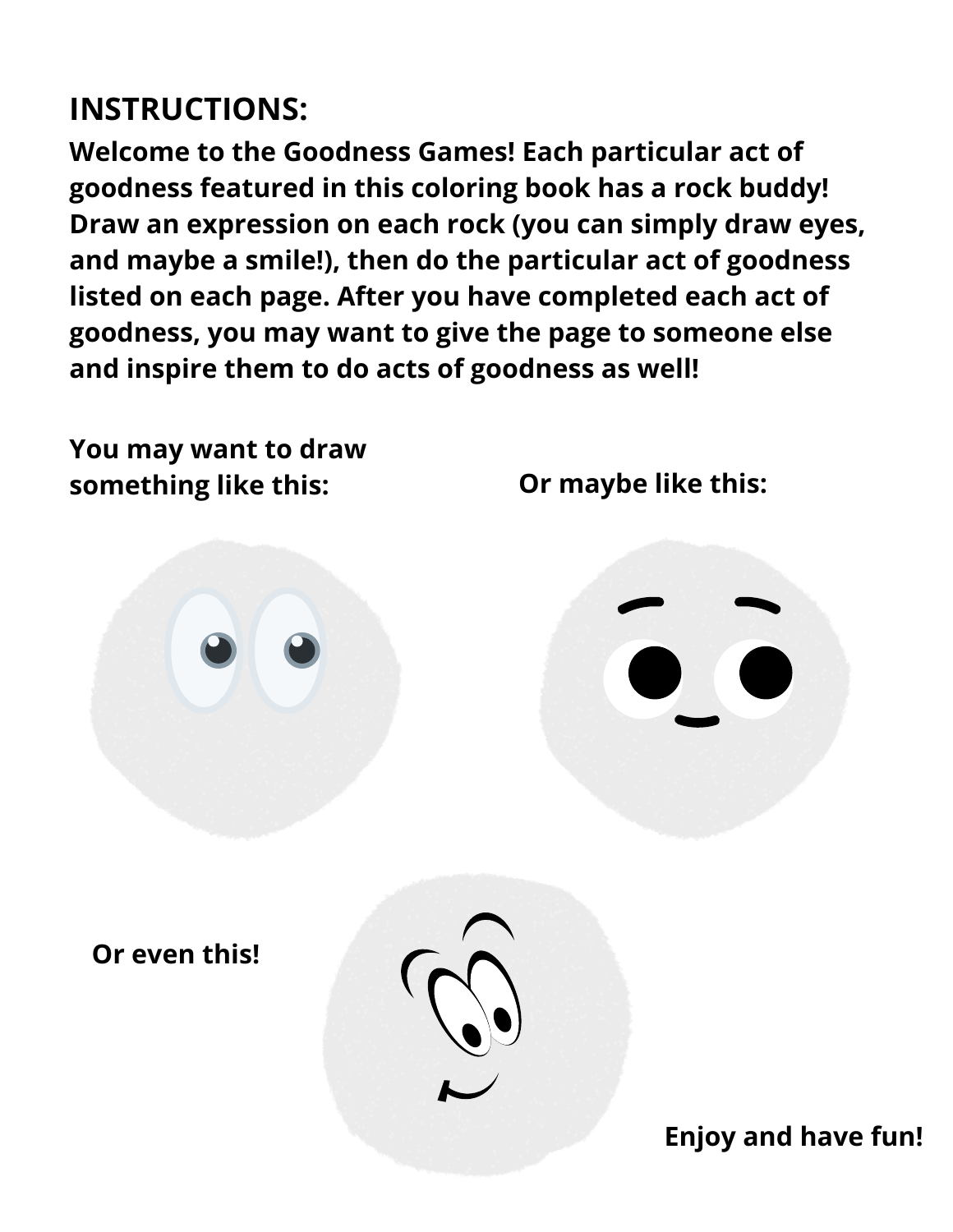# *GIDEON THE GIVER*

*Draw your own version of Gideon!*

### **GIVE. Give or share what you can with others, such as time, finances, food, clothing, and talents!**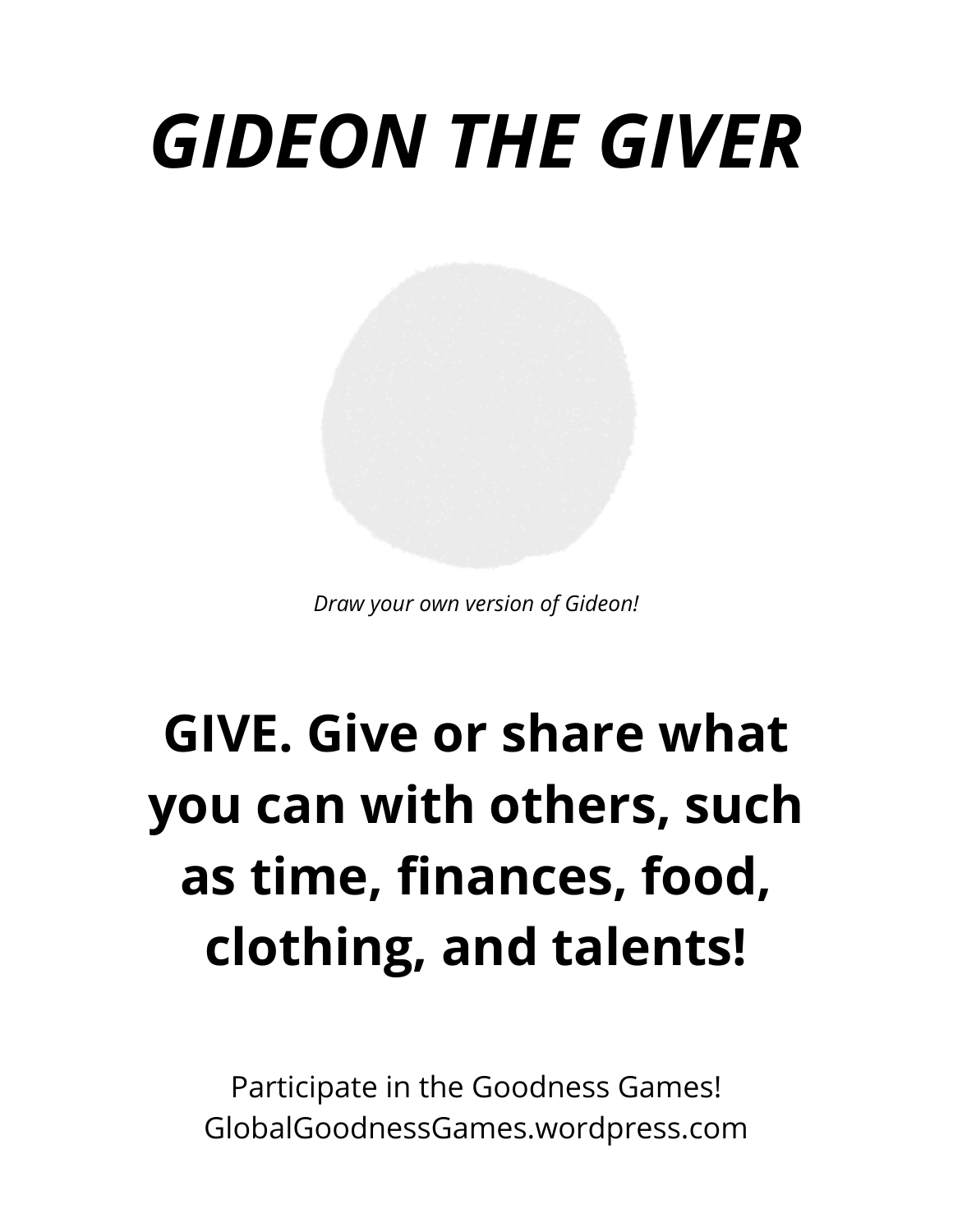### *REGGIE THE RECEIVER*

*Draw your own version of Reggie!*

### **RECEIVE! Be willing to receive what others freely give, such as gifts, assistance, apologies, words of encouragement, and more!**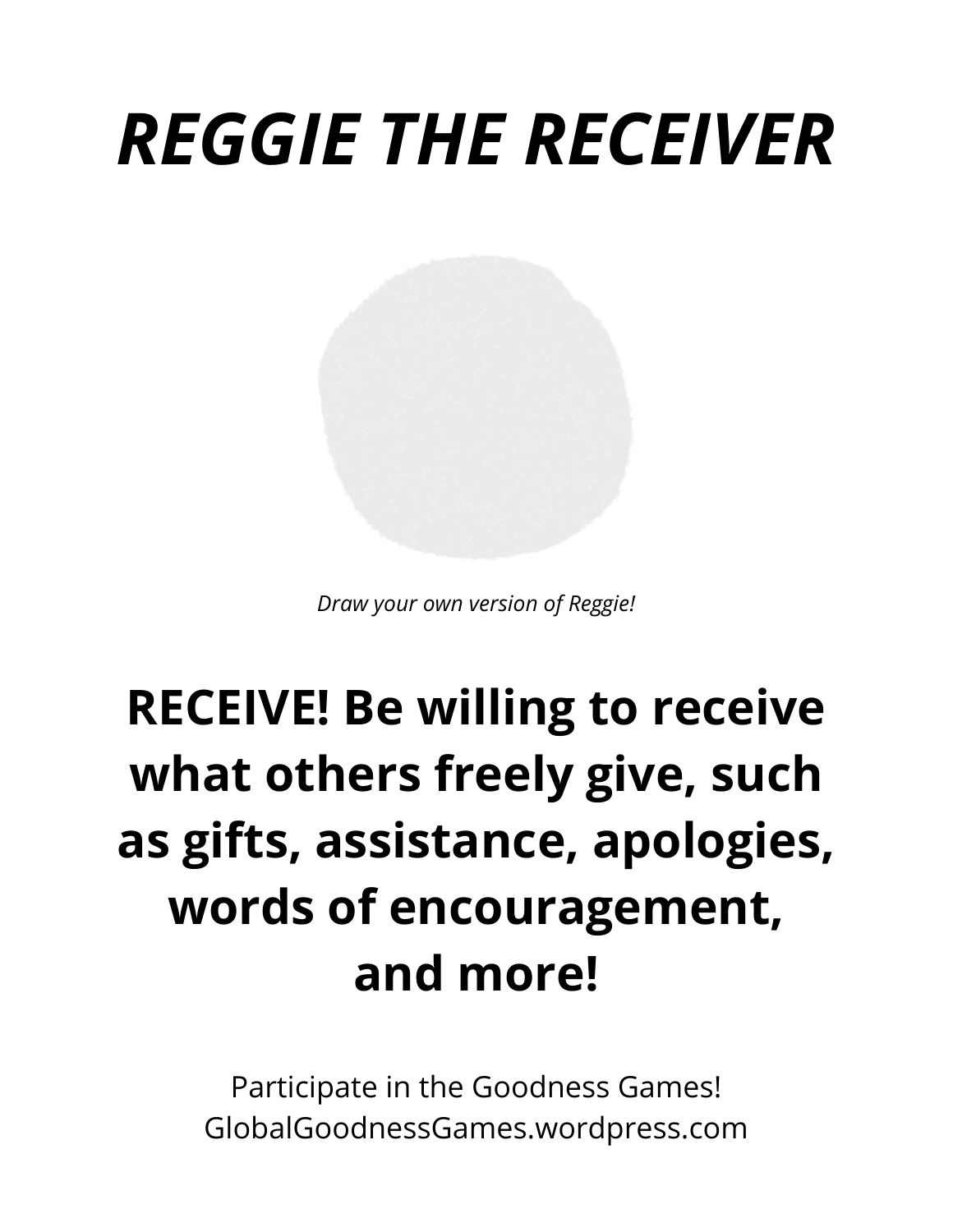## *LANA THE LEARNER*

*Draw your own version of Lana!*

#### **LEARN! Ask questions, observe, listen, and increase your understanding of people and the world. Learn how to do or make something new!**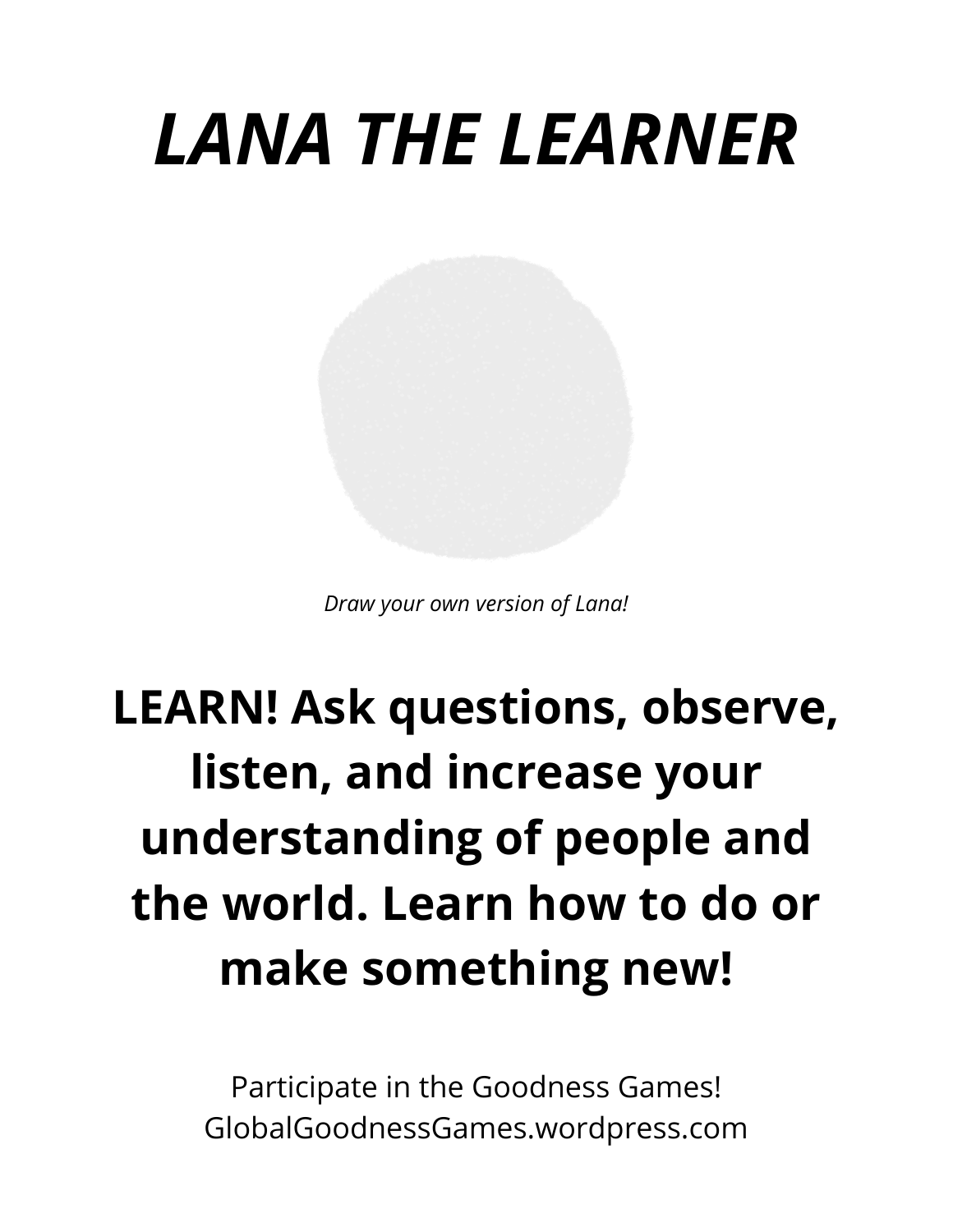### *INGRID THE INSTRUCTOR*

*Draw your own version of Ingrid!*

### **INSTRUCT. Teach others what you know, or know how to do. Share your insights and knowledge to help make the world a better place!**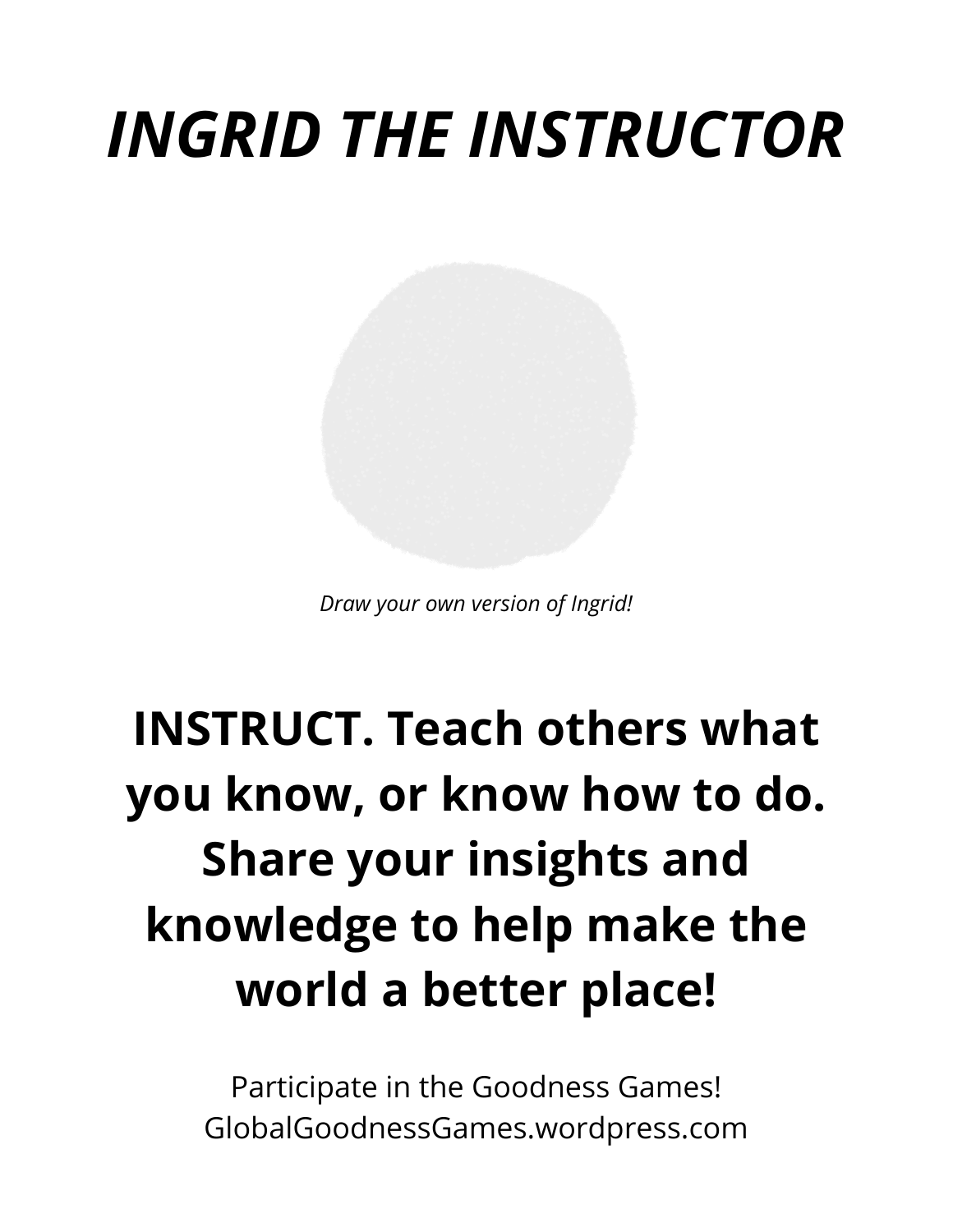### *ALBERTO THE APPRECIATER*

*Draw your own version of Alberto!*

### **APPRECIATE! Recognize and appreciate the value of others, and the gifts that they are to the world! Be thankful for all of the blessings in your life!**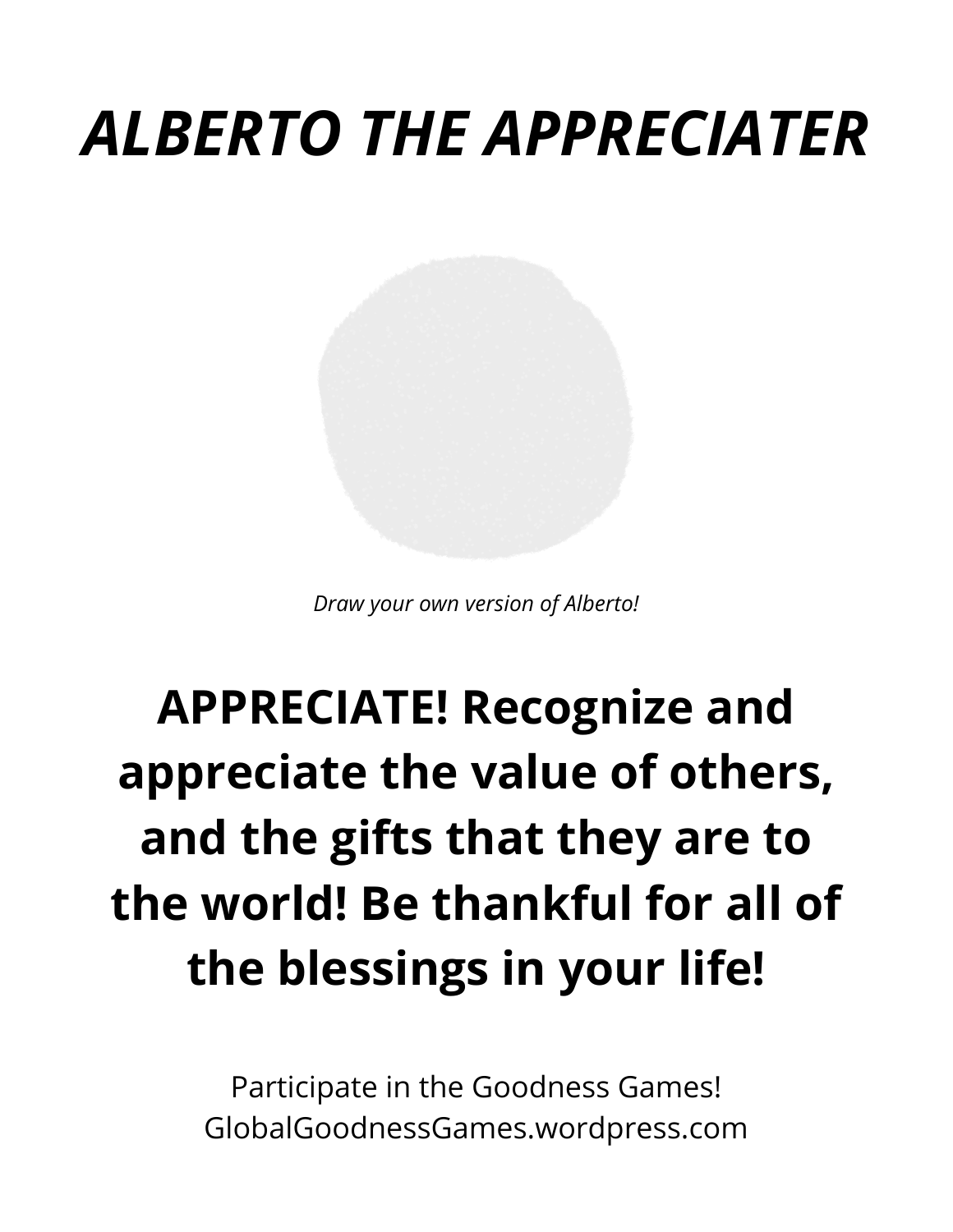# *REBA THE REJOICER*

*Draw your own version of Reba!*

#### **REJOICE AND CELEBRATE! Celebrate large and small victories, steps of progress, and happy things and events!**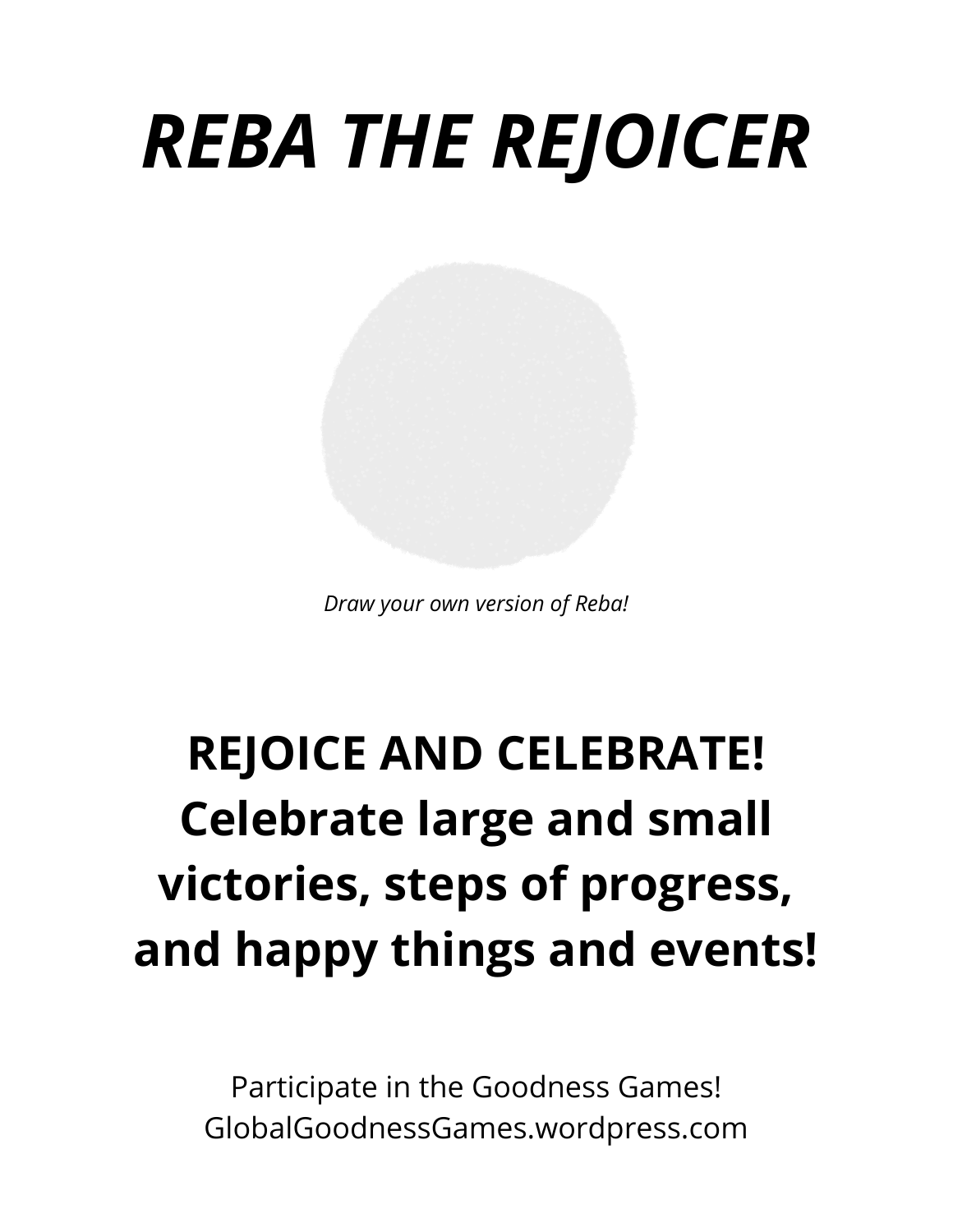# *FREDDIE THE FORGIVER*

*Draw your own version of Freddie!*

### **FORGIVE. Release and be released from painful situations and memories!**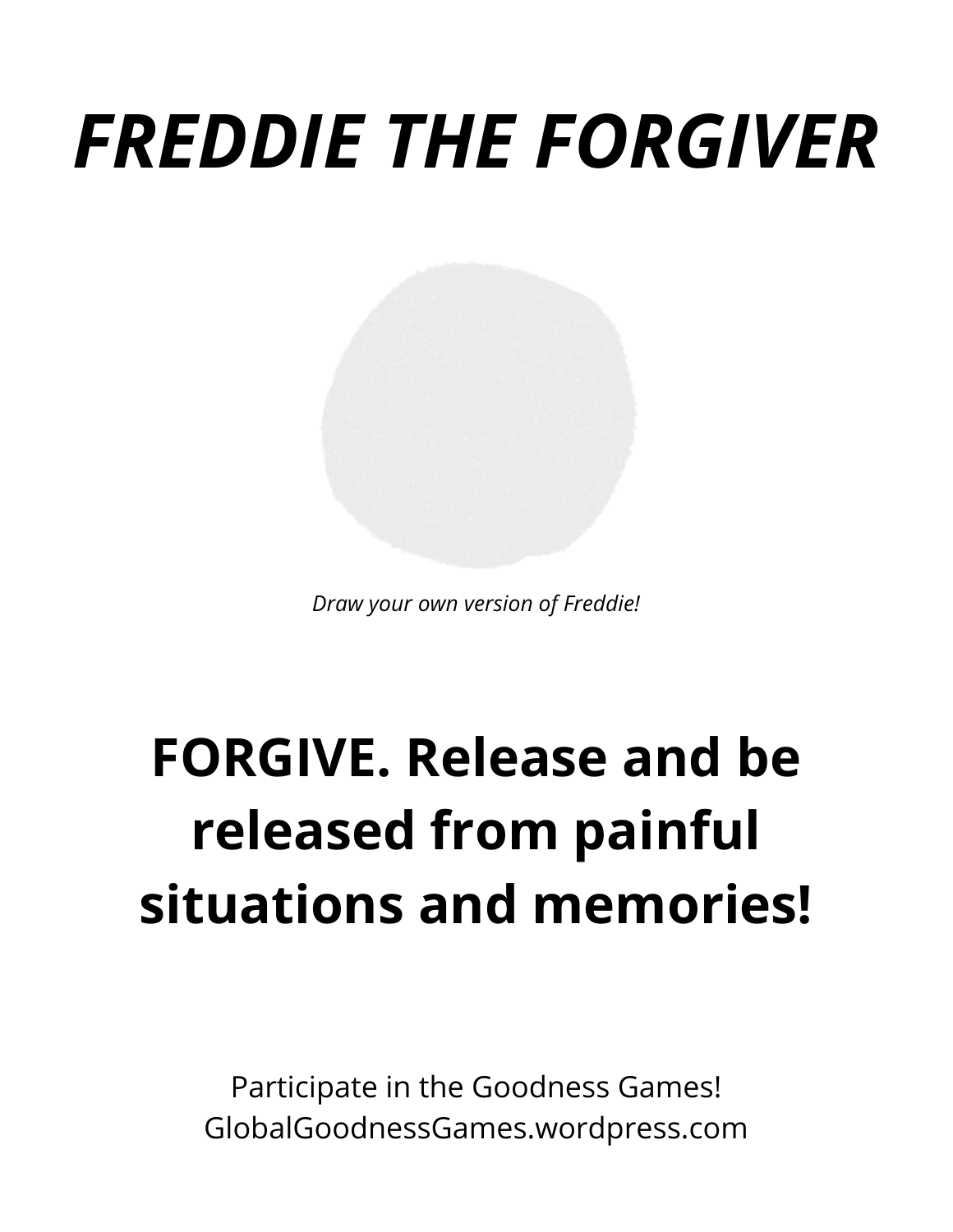# *EDDIE THE ENCOURAGER*

*Draw your own version of Eddie!*

#### **BUILD AND ENCOURAGE! Build people up instead of tearing them down; encourage instead of criticize. Find practical ways to help people – including yourself – achieve their goals and destinies!**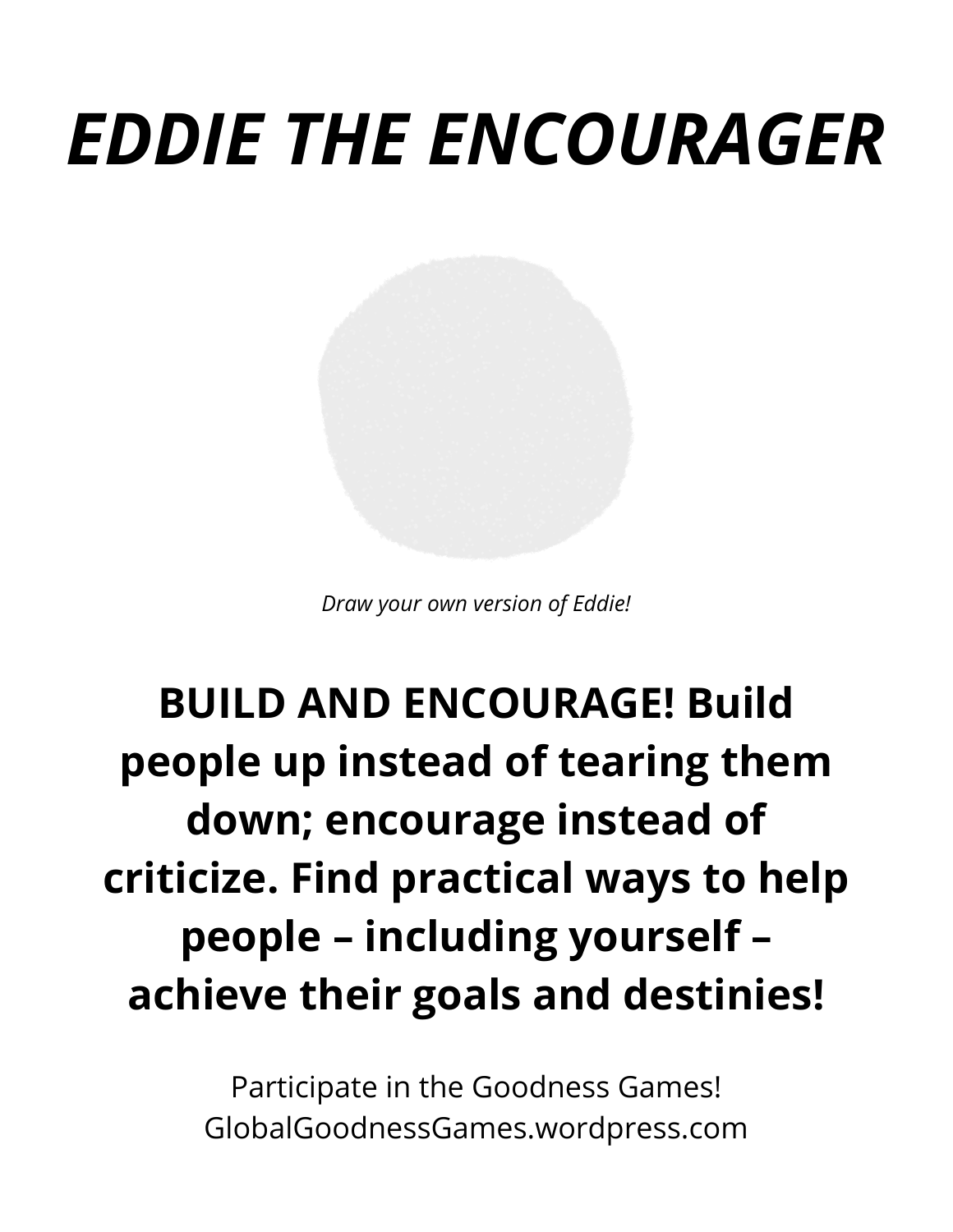### *RESTY THE REST-ER*

*Draw your own version of Resty!*

#### **REST AND BE PATIENT. Trust in the Lord, and He will take care of the things that concern you. Give people and situations time to develop and shine!**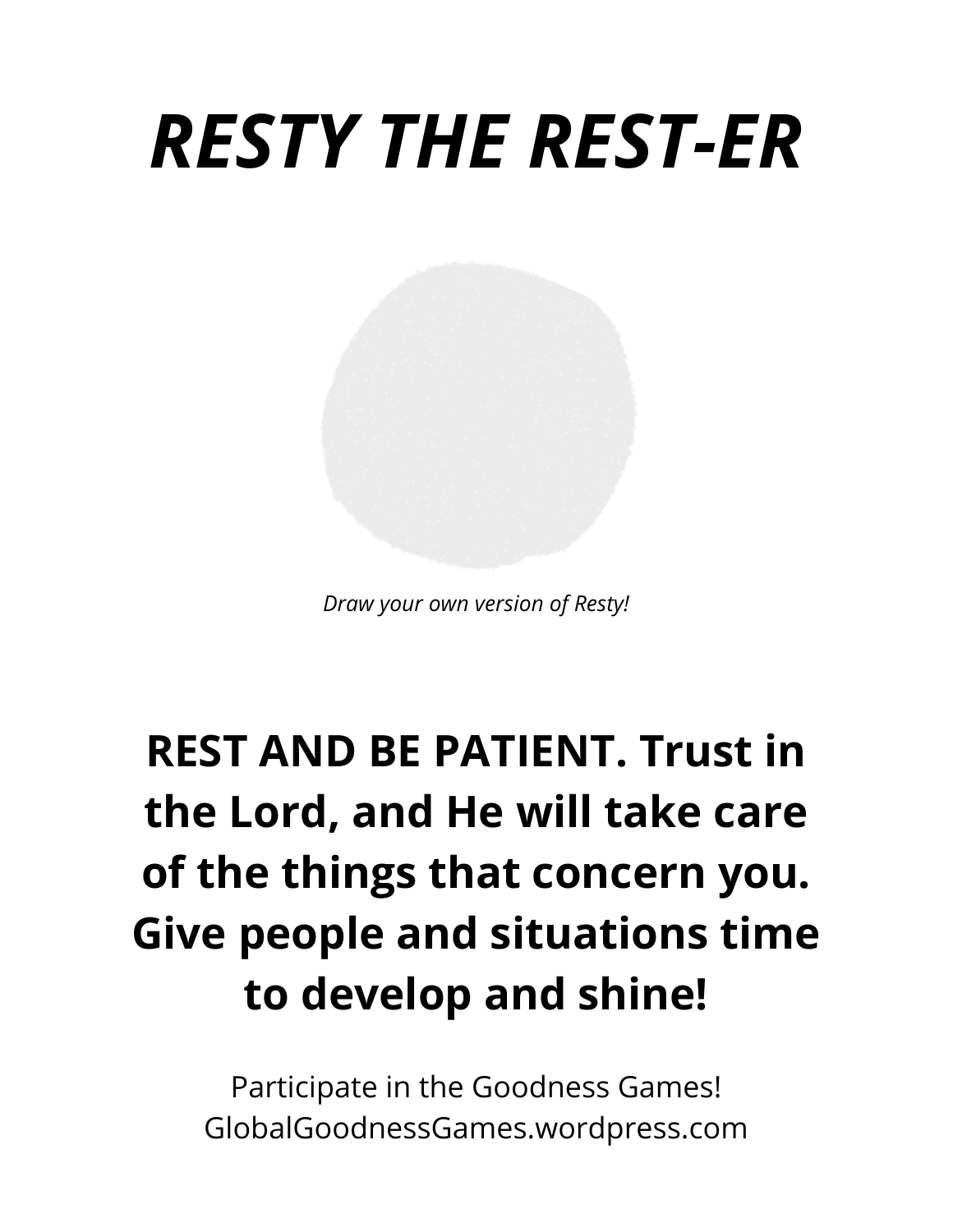# *DAN THE DANCER*

*Draw your own version of Dan!*

### **SING AND DANCE AND MAKE ART! Find creative ways to be expressive and share your ideas with the world!**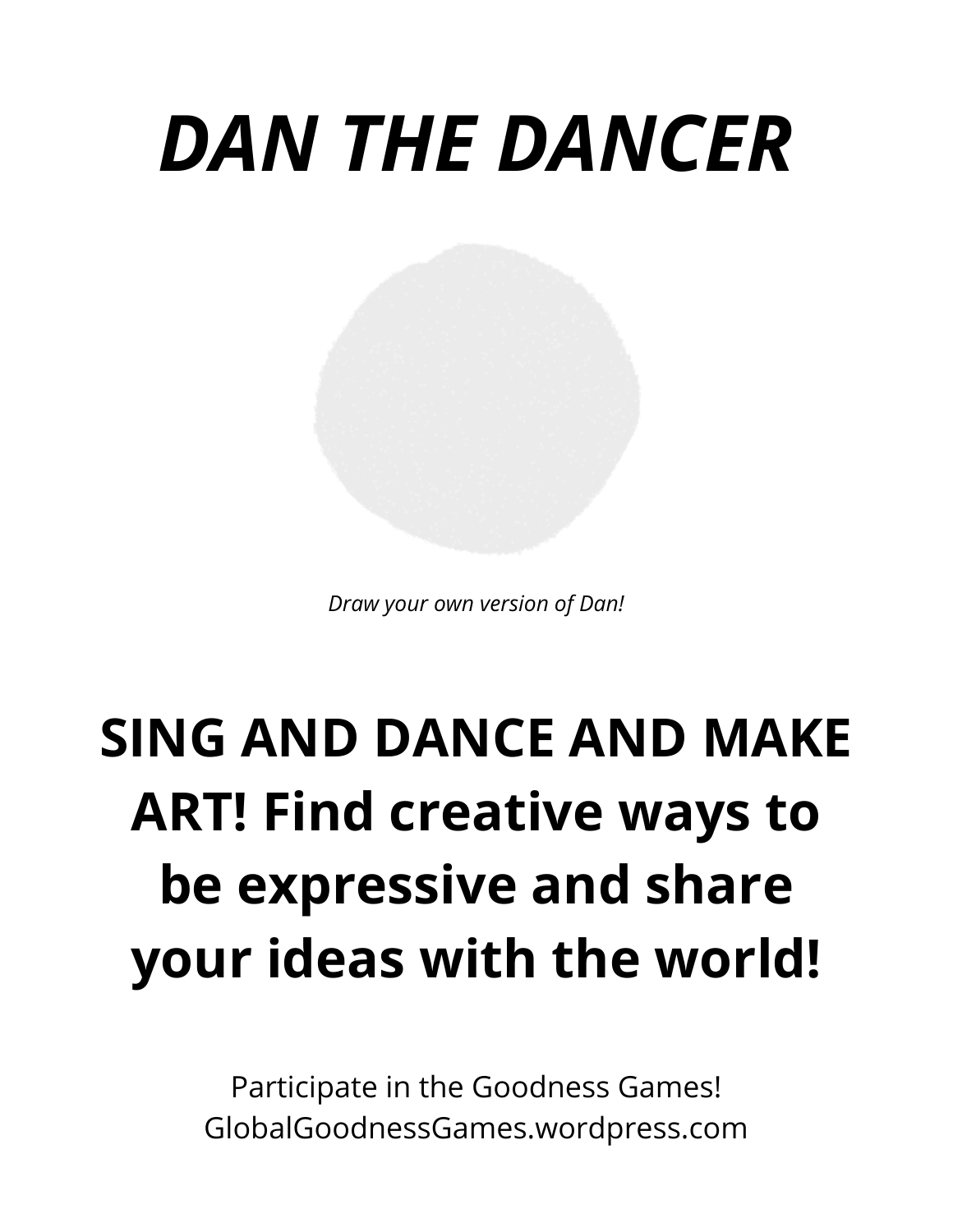# *INDY THE INSPIRATION*

*Draw your own version of Indy!*

### **INSPIRE. Be a role model and inspire others to achieve their goals and destinies!**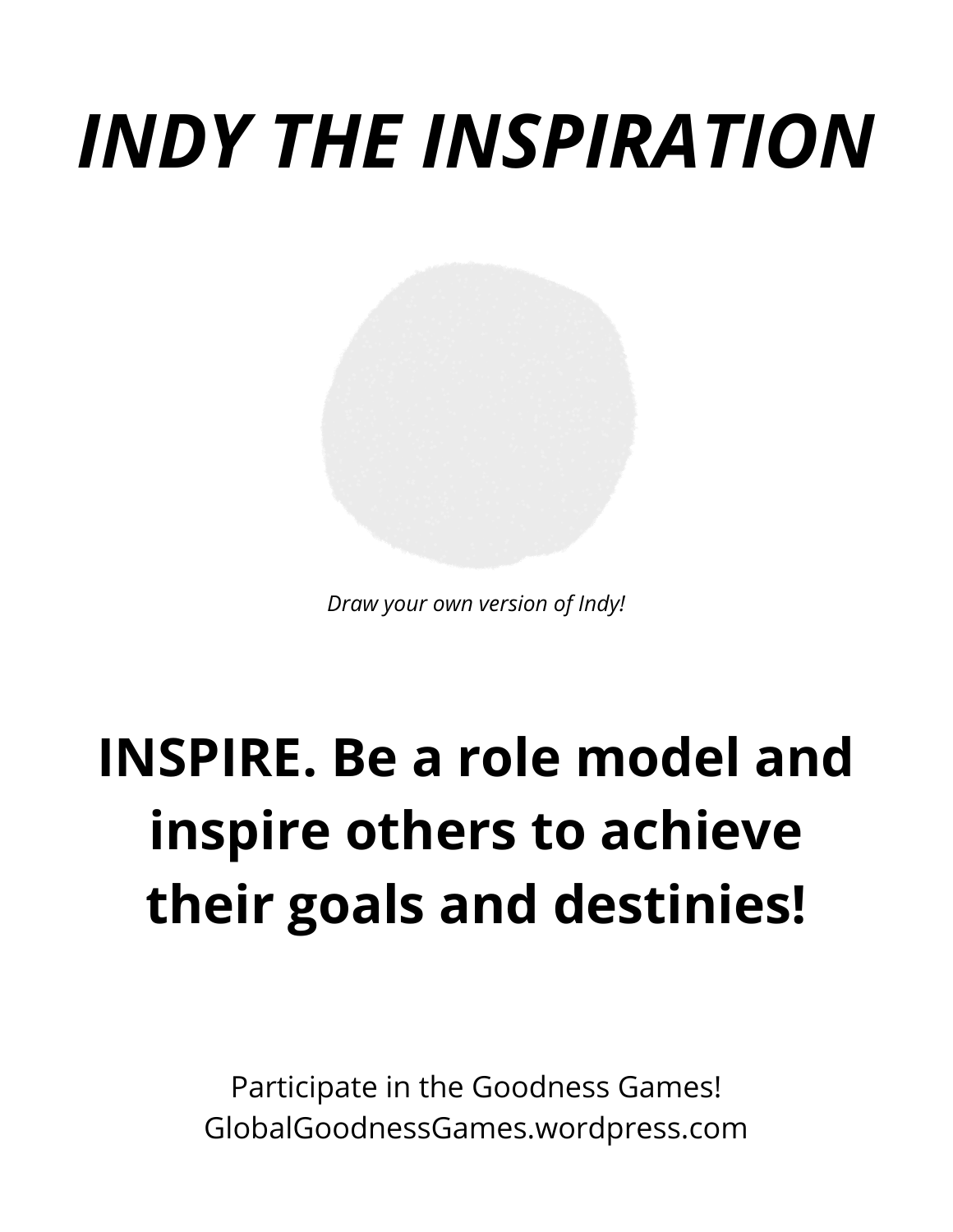# *LEO THE LEADER*

*Draw your own version of Leo!*

### **LEAD AND SERVE. We are all called to lead in certain areas of life. How can you best serve the needs of those you are called to lead?**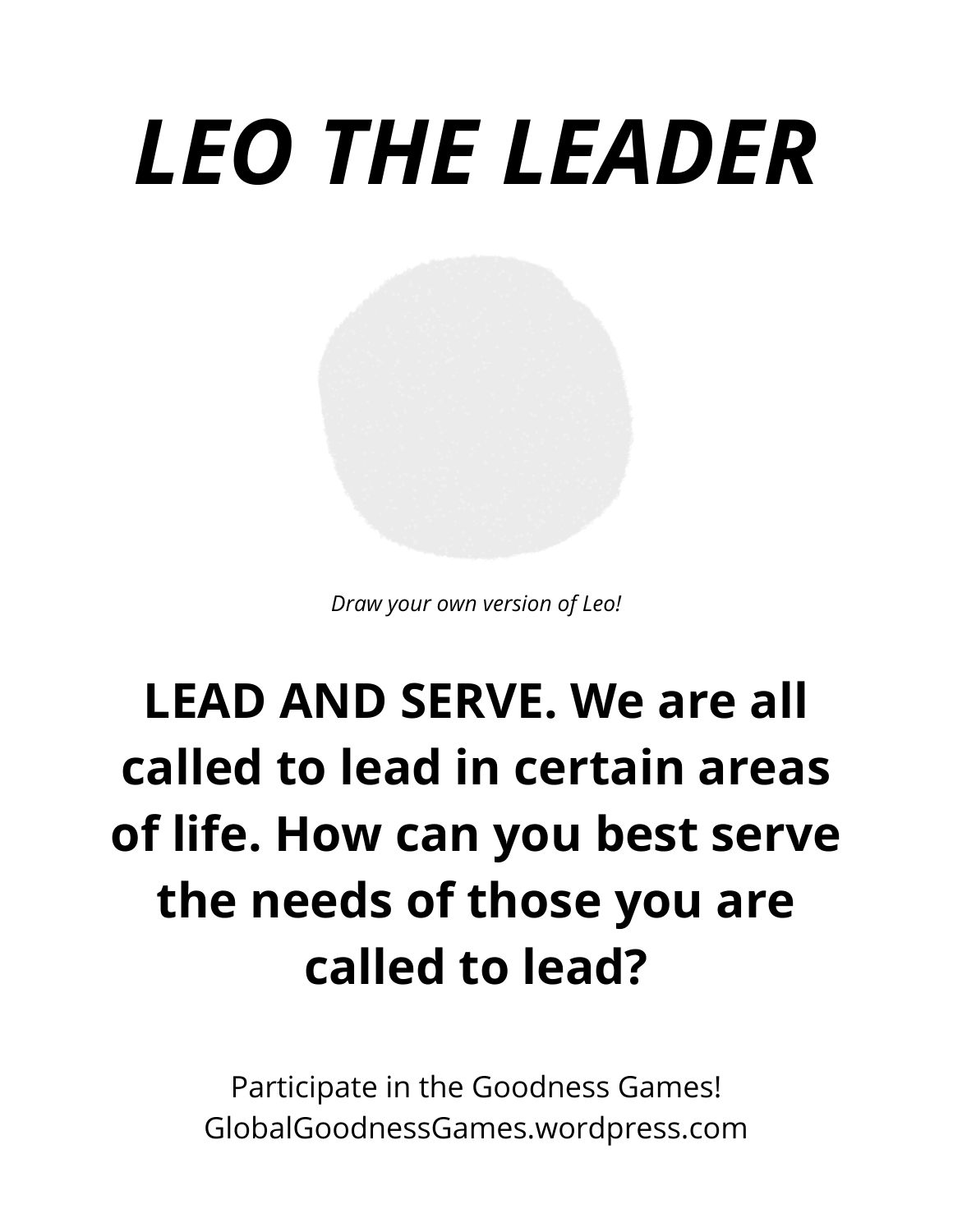# *PLAY PLAY THE ROCK*

*Draw your own version of Play Play!*

### **PLAY! Take time to enjoy life, use your imagination, and have fun!**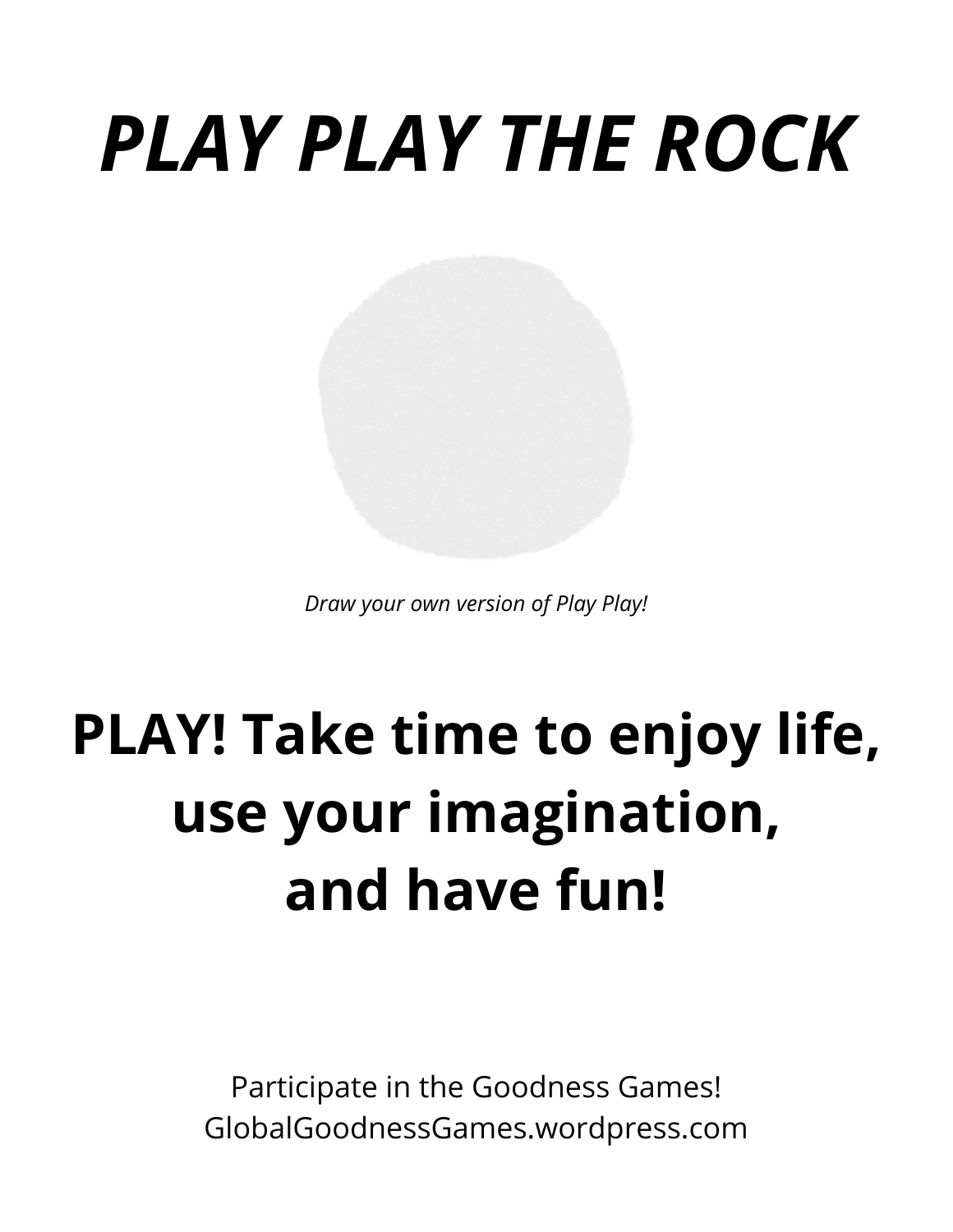# *PERCY THE PERSISTER*

*Draw your own version of Percy!*

### **PERSIST. Persistence and determination lead to success! Keep moving forward! ¡Ándale!**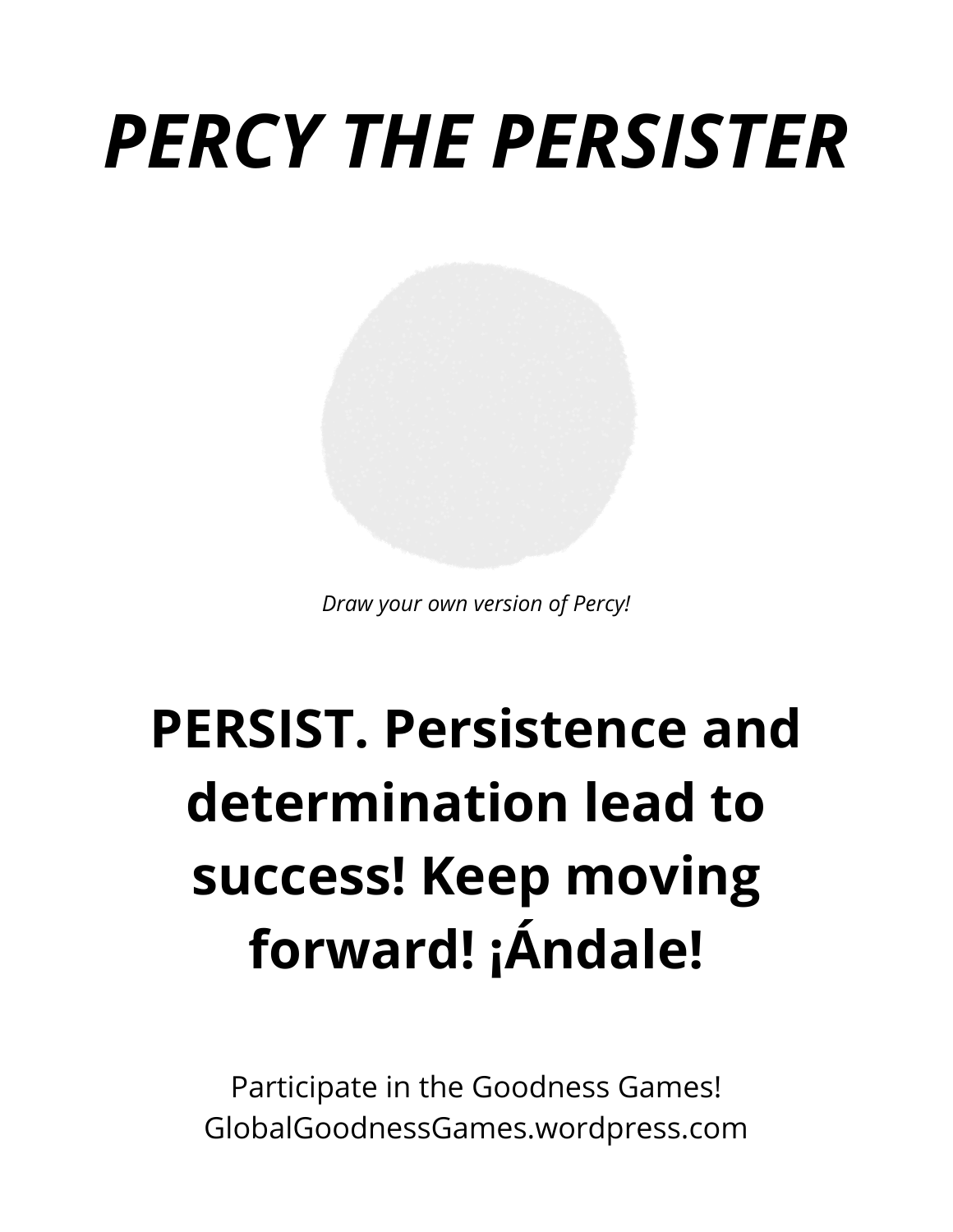# *PATTY THE PRAY-ER*

*Draw your own version of Patty!*

### **PRAY. Talk to the Lord! Bring your concerns to the Lord, and ask for His insight and guidance!**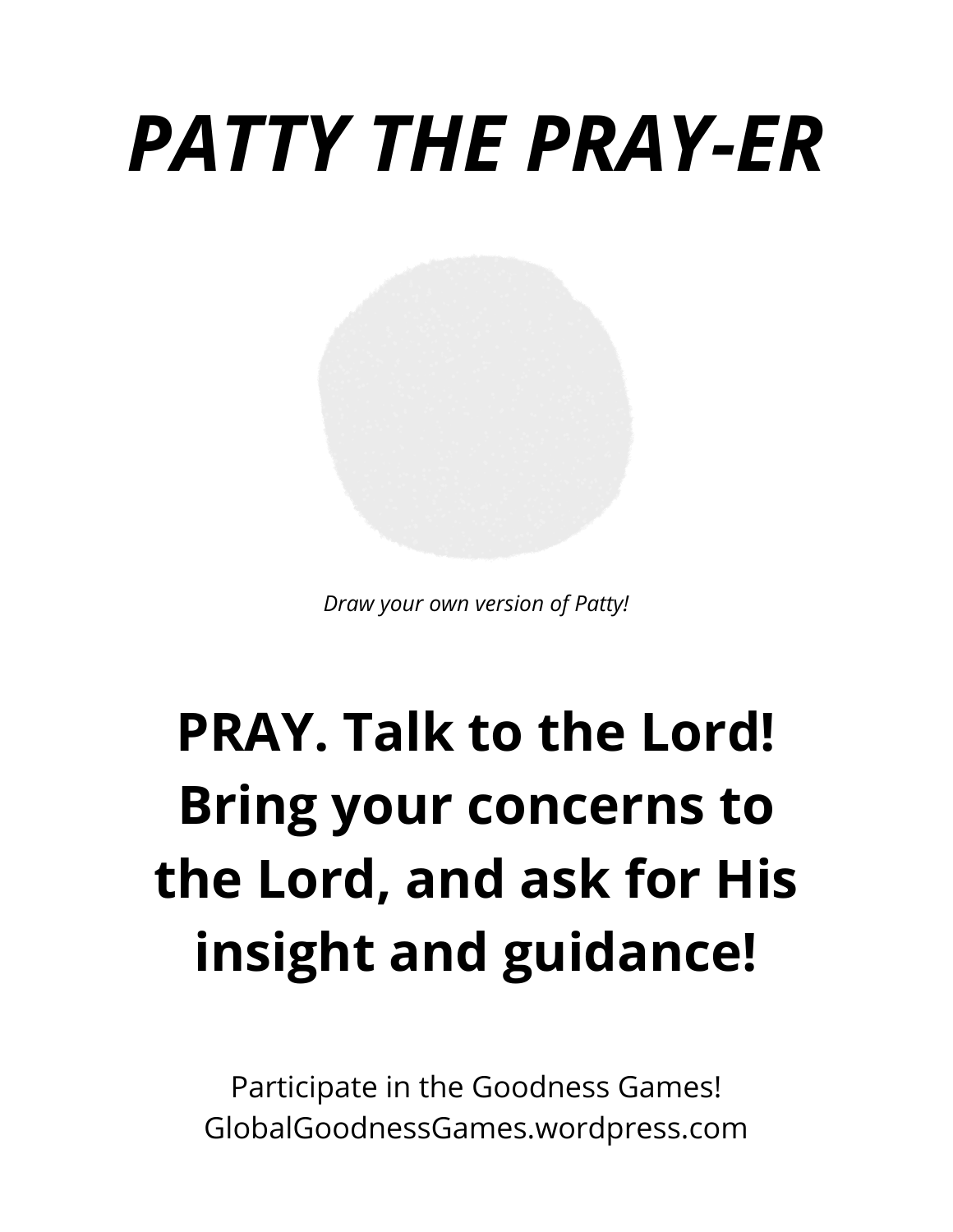### *DEWEY THE DO-GOODER*

*Draw your own version of Dewey!*

### **DO AN ACT OF GOODNESS: YOUR CHOICE! The world needs more goodness! What can you do to make the world a better place?**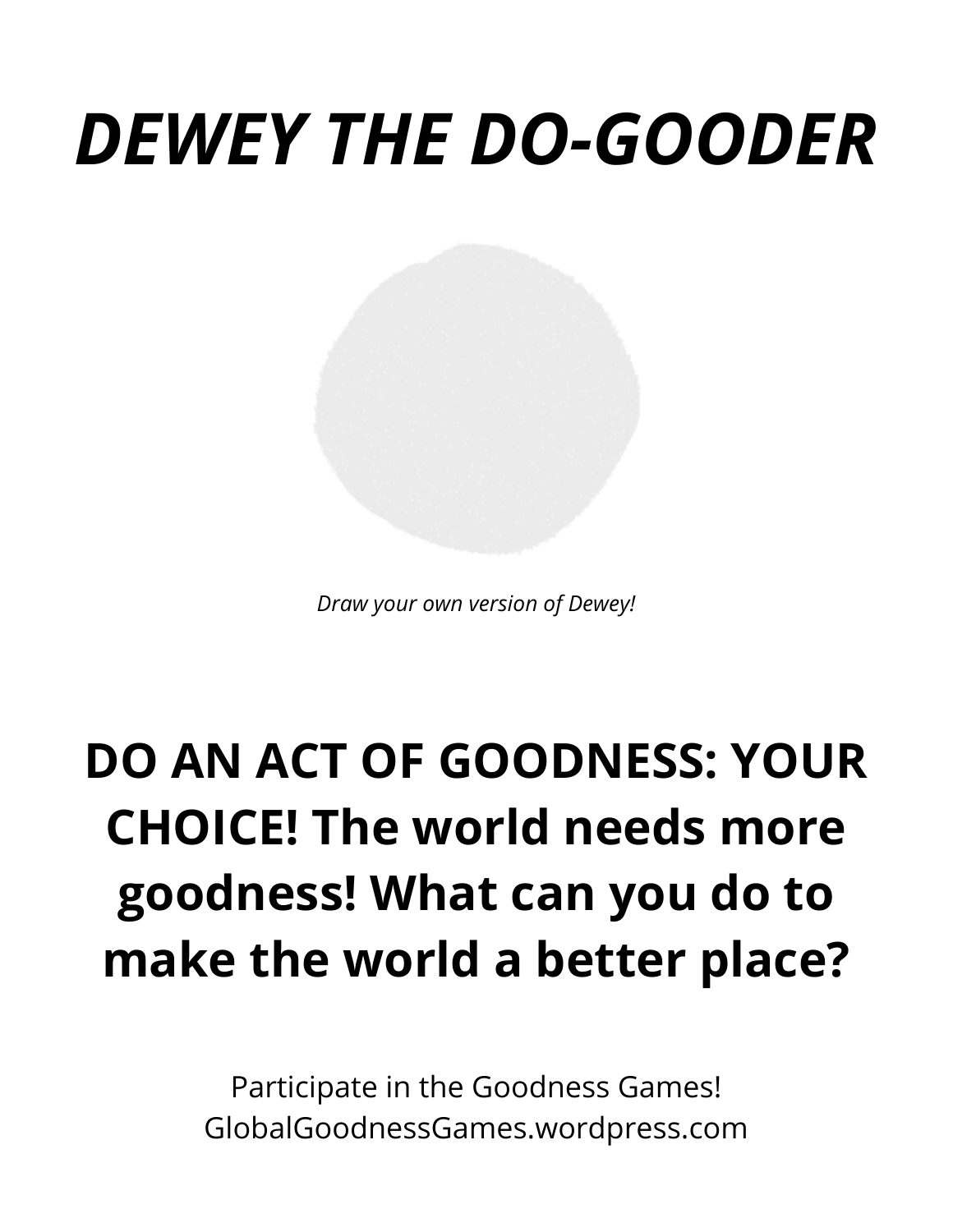# *RAPPY THE R.A.P.PER*

#### **(REVIEW-AND-PLANNER)**

*Draw your own version of Rappy!*

#### **R.A.P. (REVIEW AND PLAN)! Hold a R.A.P. session/celebration! Review the different acts of goodness that you have done, and Plan more acts of goodness to do in the future!**